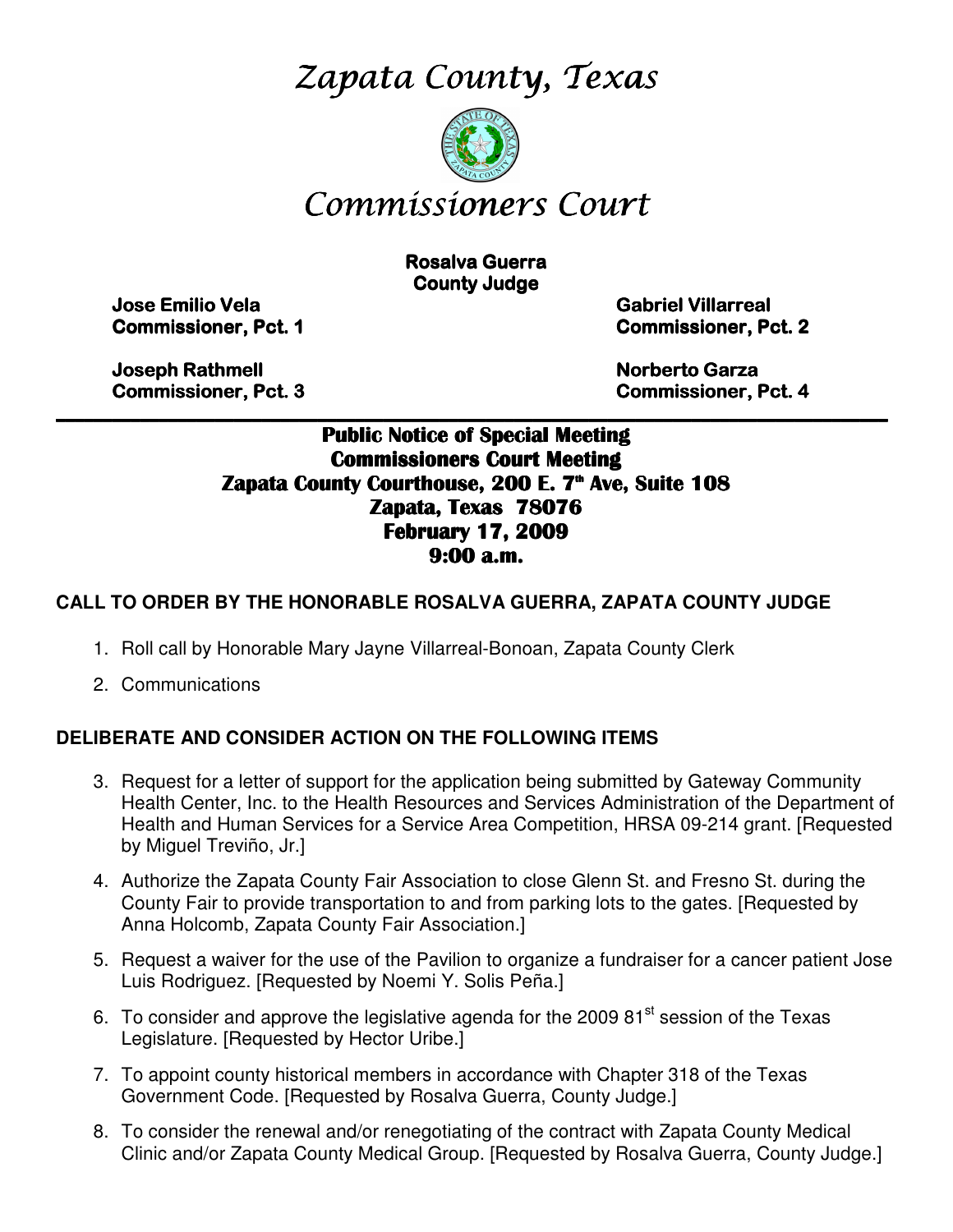- 9. To approve partition on 2<sup>nd</sup> floor, Suite Number 243 for District Attorney's office. [Requested by Rosalva Guerra, County Judge.]
- 10. To authorize study to initiate application for new landfill. [Requested by Rosalva Guerra, County Judge.]
- 11. To approve needed funds for the Zapata County Museum construction cost for the base and the alternated bids to provide the order to proceed. [Requested by Rosalva Guerra, County Judge.]
- 12. To appoint Mario Gonzalez-Davis as Environmental Review Officer for the ORCA (Office Rural Community Affairs) Rural Tech Center grant RTC-803. [Requested by Rosalva Guerra, County Judge.]
- 13. To accept gift deed from Jose J. Chavez for two (2) lots in Siesta Shores. [Requested by Said Alfonso Figueroa, County Attorney.]
- 14. To increase indigent attorney fees for County Court from \$150.00 to \$250.00 effective February 17, 2009. [Requested by Rosalva Guerra, County Judge.]

# **REPORTS AND PRESENTATIONS**

- 15. Report on Dialysis Center. [Requested by Dr. L. Sands.]
- 16. Report on Surgi Center. [Requested by Dr. L. Sands.]
- 17. Discussion of a possible arrangement with Zapata County to facilitate the establishment of a dialysis center for the benefit of Zapata County residents. [Requested by Peggy Umphres, Zapata County Economic Development Center].
- 18. Monthly Zapata County Economic Development Center Business Report. [Requested by Zapata County Economic Development Center.]

## **RESOLUTIONS AND PROCLAMATIONS**

19. To adopt resolution authorizing the submission of a Texas Community Development Block Grant application to the ORCA for grant assistance for the Renewable Energy Demonstration Pilot Program. [Requested by Rosalva Guerra, County Judge.]

## **EXECUTIVE SESSION**

Note 1 Gov't Code Ann 551.071, Consultation with Attorney Note 2 Gov't Code Ann 551.072, Real Property Note 3 Gov't Code Ann 551.074, Personnel Matters Note 4 Gov't Code Ann 551.076, Security

The Commissioners Court will consider the following items in Executive Session. The Commissioners Court may also consider any other matter posted on the agenda if there are issues that require consideration in Executive Session and the Commissioners Court announces that the item will be considered during Executive Session.

20. Receive briefing from legal counsel to take action regarding the income for the Zapata County Medical Group. [Requested by Dr. L. Sands.]